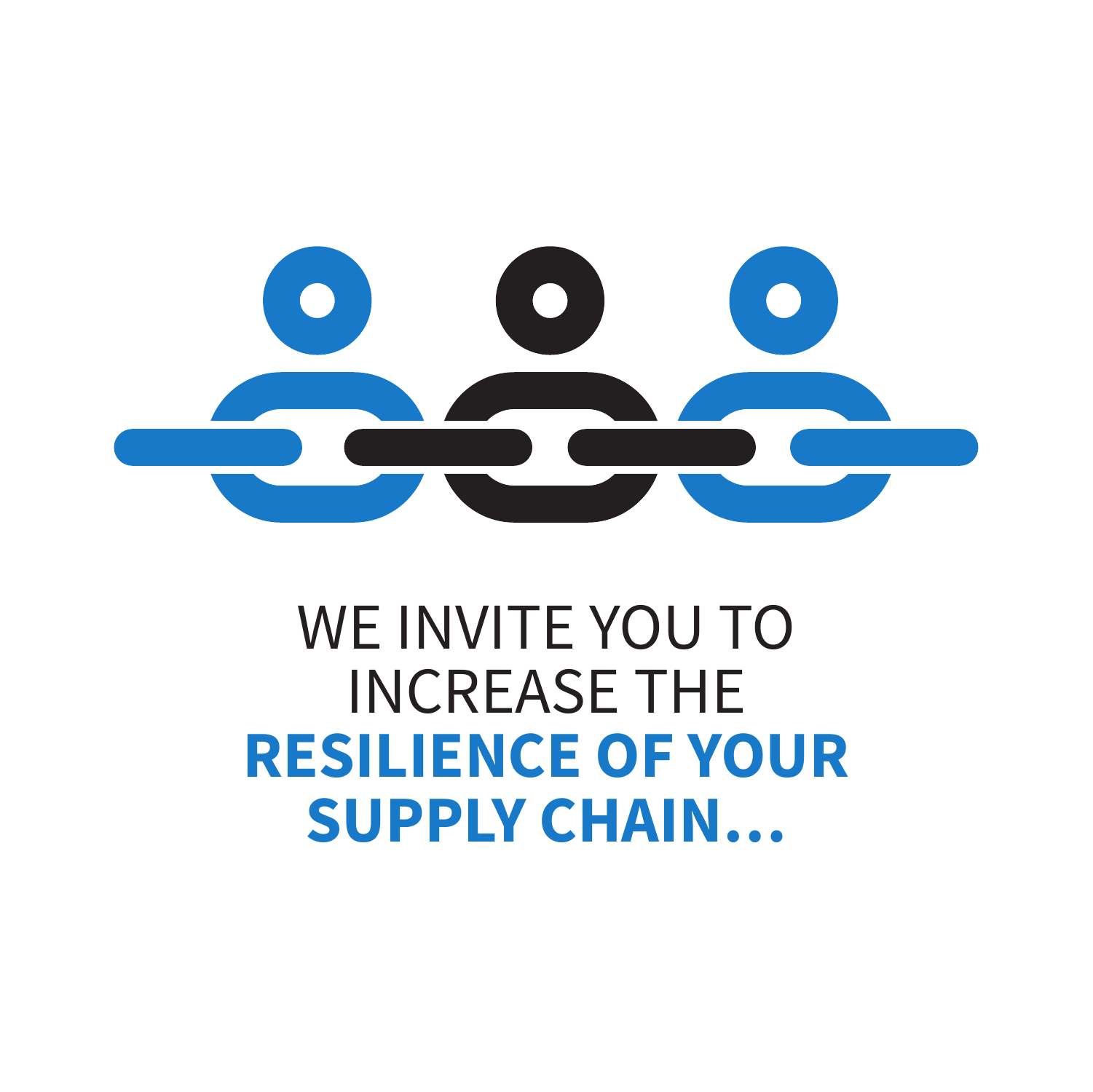### **ABOUT US**

#### **The Transported Asset Protection Association (TAPA) was formed 23 years ago by leading global Manufacturers & Logistics Service Providers to make their supply chains more resilient.**

Today, in the Europe, Middle East & Africa (EMEA) region, TAPA is the leading Supply Chain Resilience & Security industry Association ... and we invite you to join our TAPA EMEA family.

Joining our Association will give you access to supply chain resilience insight, trends and tools as well as industry-leading security standards, training and unique networking opportunities with like-minded supply chain professionals.

With today's unprecedented focus on supply chain resilience, TAPA EMEA's presence is greater than at any time in our history … and we are growing at a record pace. I kindly ask you to spend a moment reading this invitation to find out more about us.

I would also welcome a conversation with you to answer any further questions you may have. You can reach me at **Thorsten.Neumann@tapaemea.org**

I hope we will be speaking soon.

**THORSTEN NEUMANN** President & CEO TAPA EMEA





### **CARGO CRIME IN EMEA**

- Thefts from supply chains cost businesses in Europe alone more than €8.2 billion a year\*
- All types of products are now a target for cargo thieves\*\*
- Cargo thefts recorded in 48 countries in EMEA in 12 months\*\*
- Average annual loss for major cargo crimes =  $€536,889**$
- Annual increase in recorded cargo thefts =  $114.7\%$ \*\*
- Supply chain theft incidents reported to TAPA in EMEA in 12 months\*\* = 8,548
- Year-on-year rise in crimes involving trucks in unsecured parking places = 83.7%
- Cargo thieves are targeting all modes of transportation & facilities

#### **SOURCES:**

Service (II**S**) \* European Parliament study \*\* TAPA Incident Information Service (IIS)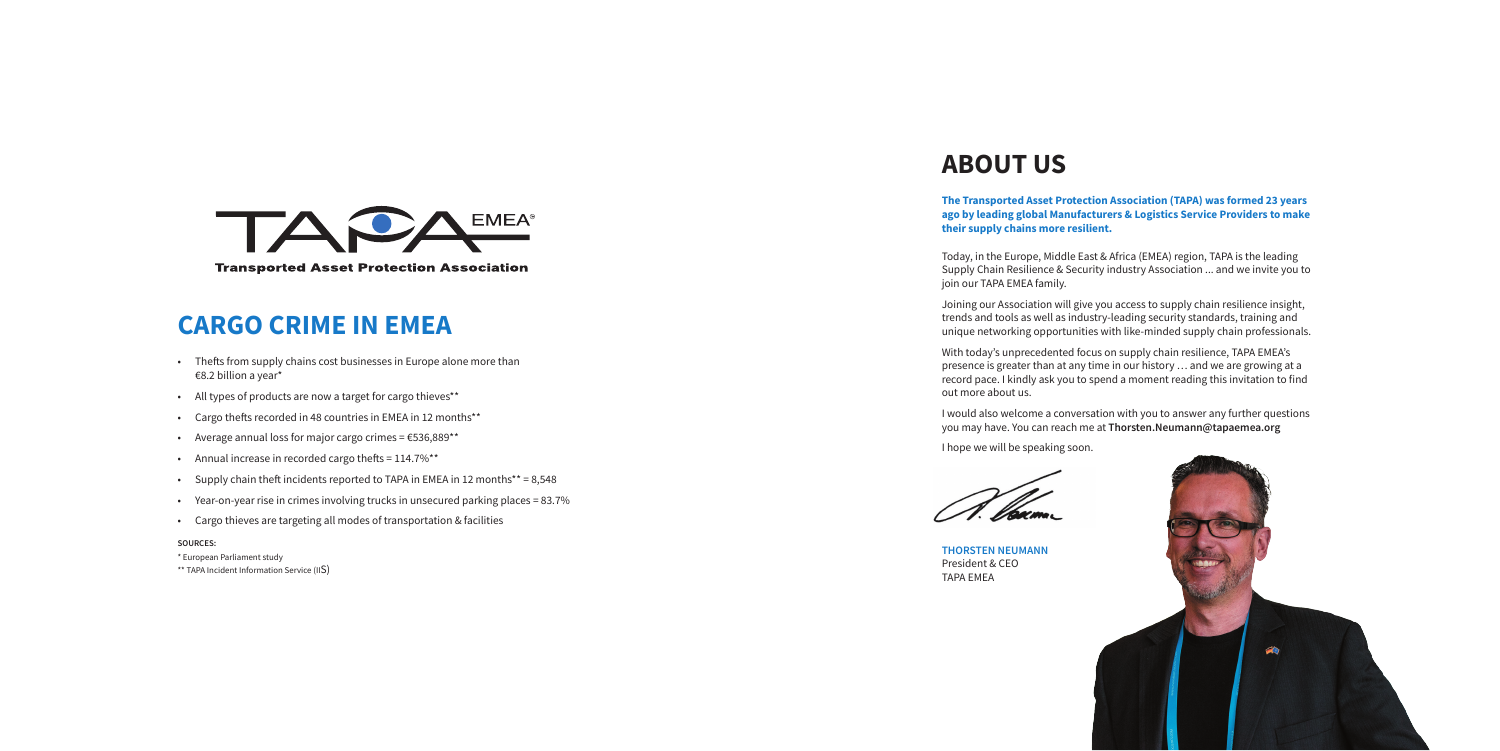

### GREAT COMPANY

- Acer Agility Logistics Ahlers Group AIG Europe Alliance Healthcare • Allianz<br>• Amazon<br>• AMD<br>• Amgen Europe<br>• Apple<br>• ASOS<br>• Astellas Pharma Europe • AstraZeneca • Audi • BASF • Biogen • Boehringer Ingelheim • Bolloré Logistics • Bristol Myers Squibb • British American Tobacco • Burberry • CEVA Logistics • CH Robinson Europe • Chanel • Clipper Logistics • Coca-Cola • Cummins • Dachser Netherlands • Electrolux • Eli Lilly • Emirates Airline • Emirates Post Group • Geodis<br>• GlaxoSmithKline<br>• GoPro<br>• HP<br>• Imperial Tobacco
- Damone Trading<br>• DB Schenker<br>• Dell<br>• Desigual<br>• DFDS Logistics<br>• DHL Express<br>• DHL Global Forwarding
	-
	- DSV Dyson Technology
	-
	-
	-
	-
	- Epson Europe Estée Lauder
	- Companies
	- Expeditors International
	- F. Hoffman La Roche
	-
	- Facebook FedEx Trade Networks
	- Flextronics Foot Locker Europe
	-
	- Foxconn Forwarding
		-
		-
		-
		-
		-
	-

- Infineon Technologies
- Ingram Micro<br>• Intel Corporation
- 
- Japan Tobacco International
- 
- JD Sports Fashion Johnson & Johnson
- 
- 
- 
- 
- Kellogg's<br>• KLG Europe<br>• Kuehne + Nagel<br>• La Poste Group (France)<br>• Levi Strauss & Co.
- 
- Louis Vuitton Malletier
- Lufthansa Cargo
- Michael Kors
- Microsoft
- Mobil in Deutschland e.V
- Mondelez International
- 
- 
- 
- 
- Motorola MSD France Nike Nippon Express Parcelforce Worldwide
- Pharmafreight Philip Morris
- International
- Philips International
- 
- PostNord Group<br>• Procter and Gamble
- Ralph Lauren<br>• Reckitt<br>• Richemont
- 
- 
- 
- Samsung SDS<br>• SanDisk International
- Sanofi
- 
- 
- 
- 
- SC Johnson Securitas Sodexo Sony Europe Sony Interactive Entertainment Europe<br>• Swiss Post
- 
- 
- Tech Data<br>• TEVA Pharmaceuticals Europe
- 
- 
- 
- TJX Europe Unilever Unipart Group United Pharmaceutical Distributors
- 
- 
- 
- 
- UPS Volkswagen Volvo Wincanton Worldwide Pharma Logistics
- Yusen Logistics
- **... and many, many more.**

### **OUR MEMBERS**

**With nearly 750 member companies and partners in the Europe, Middle East & Africa region, as a member of TAPA EMEA you'll join a proactive community of other industry leaders who value the benefits our Association brings as part of their supply chain resilience programmes. They include…**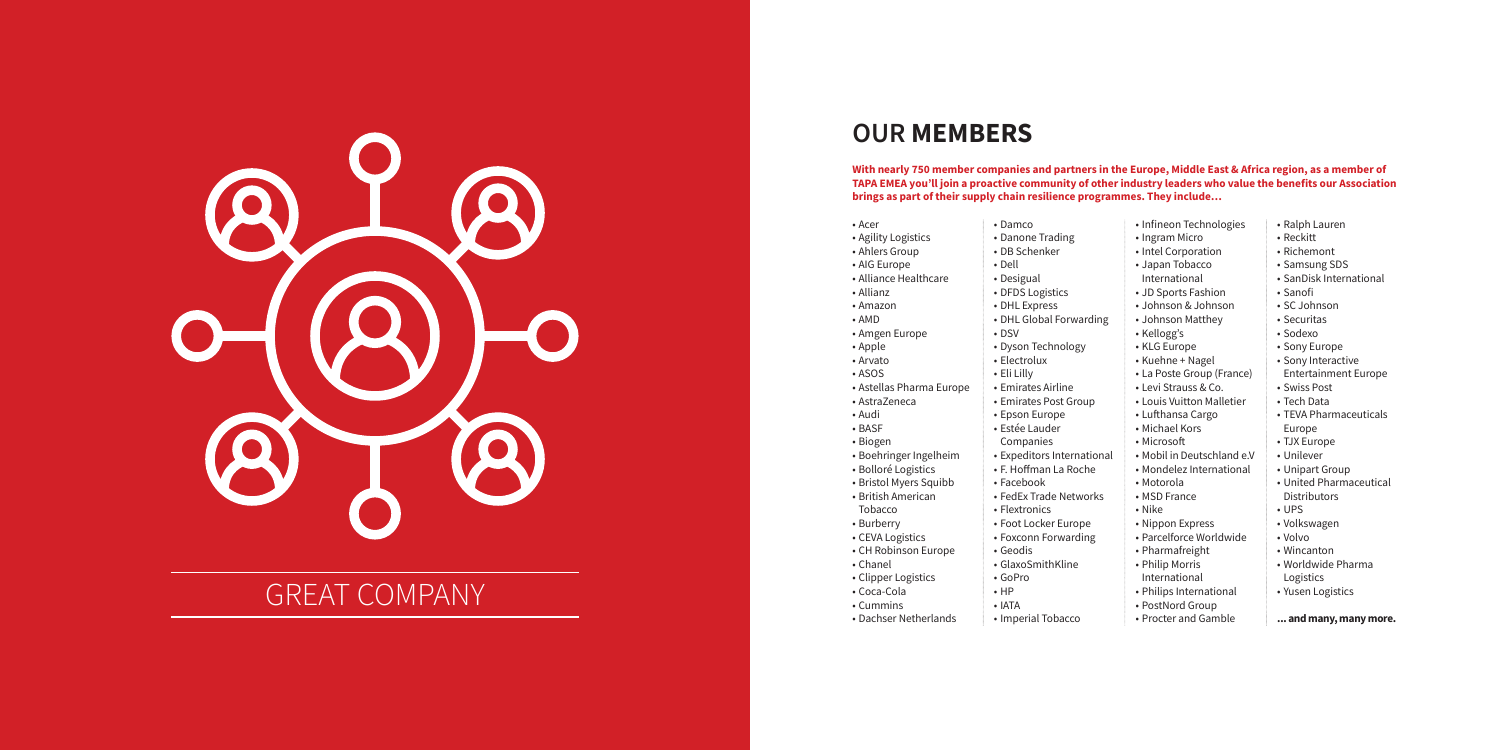## PROTECTING YOUR **BRAND & REPUTATION**

**A record number of global Manufacturers and their Logistics Service Providers are now members of TAPA EMEA because they recognise how our industry-leading security standards, supply chain security intelligence, cargo theft incident information, training and networking community solutions help them to…**

- Enhance Loss Prevention
- Manage Supply Chain Risks<br>• Reduce Supply Chain Losses
- 
- Improve Brand Protection & Integrity
- Enhance Customer Loyalty
- Improve Employee Safety
- Optimise Supply Chain Efficiency
- Connect with government ministries, regulatory bodies, insurers, law enforcement and security service providers

### **So, let's look at how we do that…**



### HOW WE HELP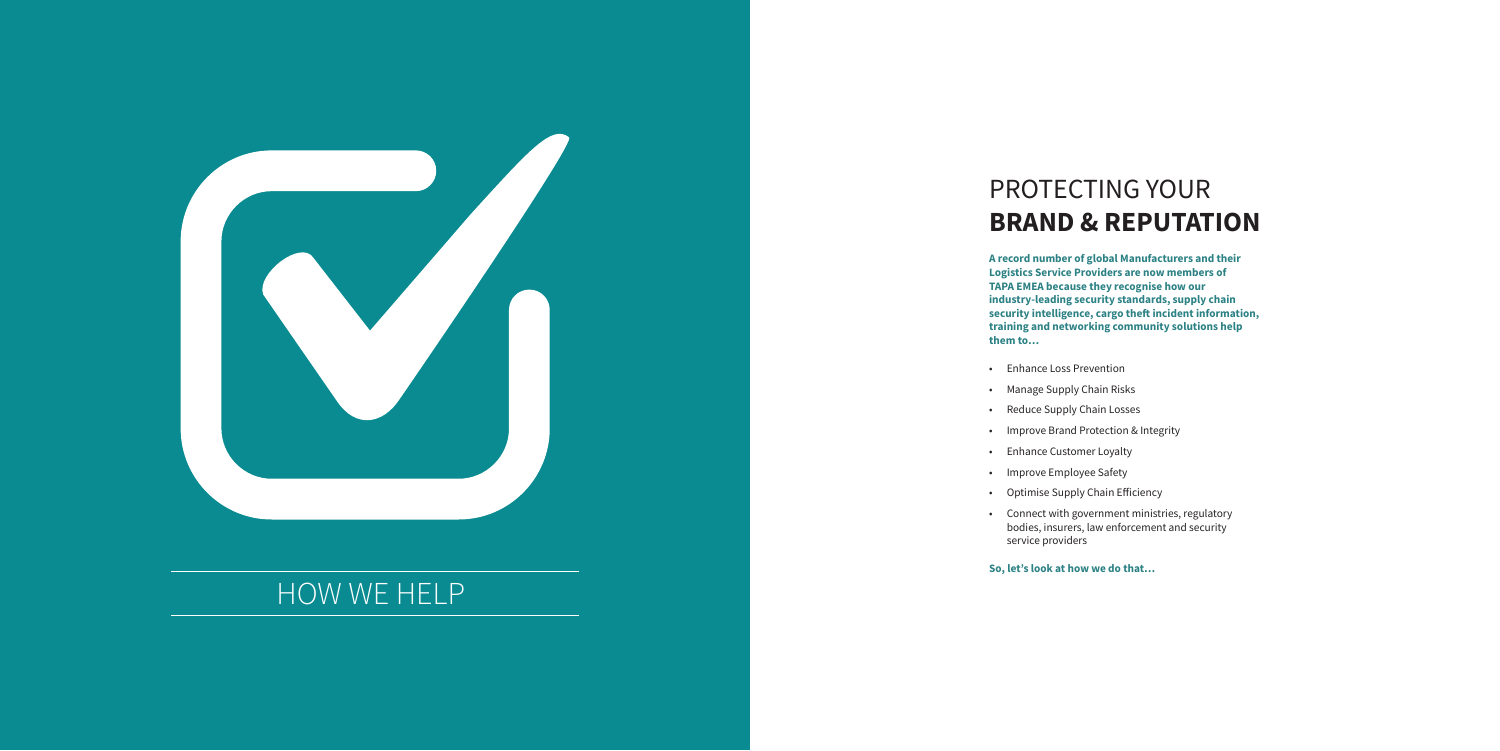

## TANGIBLE BENEFITS provided and resident the control of the structure of the structure of the structure of the structure of the structure of the structure of the structure of the structure of the structure of the structure

### WHAT YOU WILL **GAIN**

### **As a TAPA EMEA member you will benefit from:**

- Regular insight on supply chain resilience news and trends
- Incident alerts as well as monthly, quarterly and annual cargo crime intelligence statistics and reports to help you understand and manage risk in your supply chain
- 24/7/365 access to TAPA's Incident Information Service (IIS) database to understand the types of supply chain crimes, incident locations and the modus operandi used by criminals
- Access to our growing database of Secure Truck Parking locations and mapping tool to help you plan secure transport routes
- Help for you and your partners with adopting TAPA's industry-leading Security Standards for Facilities, Trucking and Secure Parking
- Training to support the adoption of TAPA's security standards
- A delegate place at our main Annual Conference<br>• A delegate place at TAPA regional conferences in
- cargo crime 'hotspots'
- Access to conference presentations
- A copy of our monthly e-magazine, *Vigilant*

Plus, the unique opportunity to network and engage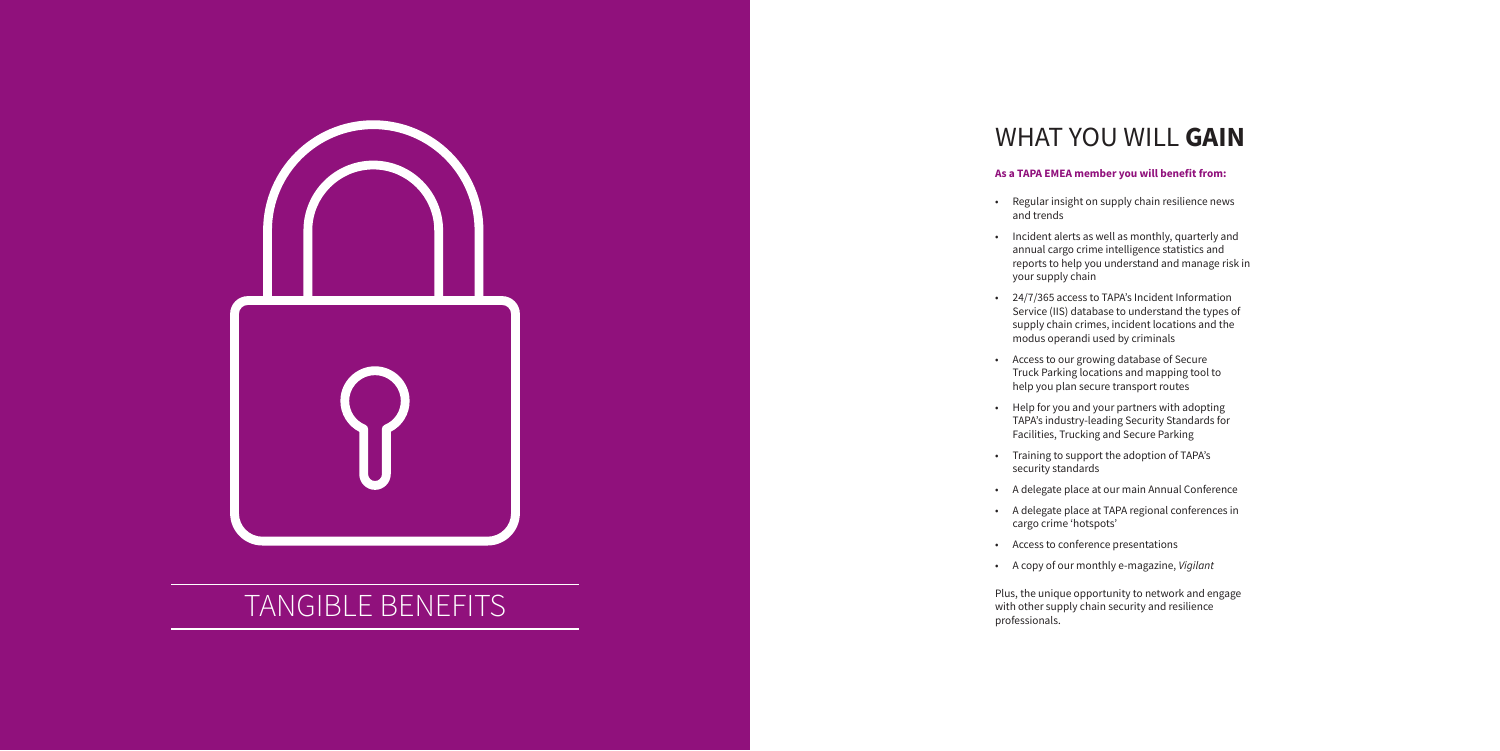|                                                                                                                           | <b>Manufacturers/</b><br><b>Shippers</b> | <b>Logistics Service</b><br><b>Providers</b> | <b>Security Service Providers</b>                                                                                                                                                                                                                                                                                                                                                                                                                                                                                     | <b>Insurance Providers</b>                                                                                                | <b>Consultants (No product)</b>                                                                                                                                                                                                                                                                                                                                                                                                                                                                    | <b>Parking Place</b><br><b>Operators</b> | <b>Law Enforcement</b><br><b>Agencies</b> | <b>Associate Partners</b>                                                                                                                                                                 | <b>Non-Member Costs</b>                                                         |
|---------------------------------------------------------------------------------------------------------------------------|------------------------------------------|----------------------------------------------|-----------------------------------------------------------------------------------------------------------------------------------------------------------------------------------------------------------------------------------------------------------------------------------------------------------------------------------------------------------------------------------------------------------------------------------------------------------------------------------------------------------------------|---------------------------------------------------------------------------------------------------------------------------|----------------------------------------------------------------------------------------------------------------------------------------------------------------------------------------------------------------------------------------------------------------------------------------------------------------------------------------------------------------------------------------------------------------------------------------------------------------------------------------------------|------------------------------------------|-------------------------------------------|-------------------------------------------------------------------------------------------------------------------------------------------------------------------------------------------|---------------------------------------------------------------------------------|
| Annual Fee (+ VAT if applicable)                                                                                          | € 2,000                                  | € 2,000                                      | €4,000                                                                                                                                                                                                                                                                                                                                                                                                                                                                                                                | € 2,000                                                                                                                   | € 1,000                                                                                                                                                                                                                                                                                                                                                                                                                                                                                            | € 750                                    | Free of charge                            | Free of charge or<br>voluntary contribution                                                                                                                                               |                                                                                 |
| Note:                                                                                                                     |                                          |                                              | TAPA EMEA accepts a limited number of Security Service Provider<br>(SSP) companies which specialise in supply chain security and make<br>this specialty their core business objective. TAPA aims to achieve as<br>wide a range as possible of knowledge and experience from SSP<br>members to benefit its Manufacturer/Shipper and Logistics Service<br>Provider members. SSPs are not permitted to sell their products<br>of services in TAPA EMEA meetings or events unless directly<br>approached by TAPA members. | Applicants must have<br>Insurance or Legal<br>specialists in supply chain,<br>logistics, transportation or<br>marine law. | TAPA EMEA accepts a limited number of companies conducting<br>Consultant services specialising in supply chain security, and<br>which make this specialty their core business objective. No<br>Consultant members are permitted to sell their services in TAPA<br>EMEA meetings or events, unless directly approached by TAPA<br>members. Consultants offering any security products, installations<br>or software solutions will be considered as a SSP and moved to<br>this membership category. |                                          |                                           | Only relevant supply chain<br>resilience stakeholder<br>Associations will be<br>considered. No membership<br>is issued - but TAPA Associate<br>Partner (TAP) status will be<br>confirmed. |                                                                                 |
| <b>Membership Benefits</b>                                                                                                |                                          |                                              |                                                                                                                                                                                                                                                                                                                                                                                                                                                                                                                       |                                                                                                                           |                                                                                                                                                                                                                                                                                                                                                                                                                                                                                                    |                                          |                                           |                                                                                                                                                                                           |                                                                                 |
| Delegate fee for main TAPA EMEA<br><b>Annual Conference</b>                                                               | х3<br>representatives                    | x3<br>representatives                        | x2<br>representatives                                                                                                                                                                                                                                                                                                                                                                                                                                                                                                 | x3<br>representatives                                                                                                     | x1<br>representative                                                                                                                                                                                                                                                                                                                                                                                                                                                                               | x1<br>representative                     | x1<br>representative                      | x2<br>representatives                                                                                                                                                                     | €999.00<br>per delegate                                                         |
| Delegate fee for TAPA EMEA Region-<br>al Conferences                                                                      | x3<br>representatives                    | x3<br>representatives                        | x2<br>representatives                                                                                                                                                                                                                                                                                                                                                                                                                                                                                                 | x3<br>representatives                                                                                                     | x1<br>representative                                                                                                                                                                                                                                                                                                                                                                                                                                                                               | x1<br>representative                     | x1<br>representative                      | x2<br>representatives                                                                                                                                                                     | €350.00<br>per delegate per event                                               |
| 24/7/365 Access to TAPA's<br><b>Incident Information Service (IIS)</b>                                                    | $\checkmark$                             | $\checkmark$                                 | $\checkmark$                                                                                                                                                                                                                                                                                                                                                                                                                                                                                                          | ✓                                                                                                                         |                                                                                                                                                                                                                                                                                                                                                                                                                                                                                                    | $\checkmark$                             | $\checkmark$                              | $\checkmark$                                                                                                                                                                              | Not available to<br>non-members                                                 |
| <b>TAPA EMEA IIS Incident Alerts</b>                                                                                      | $\checkmark$                             | $\checkmark$                                 | $\checkmark$                                                                                                                                                                                                                                                                                                                                                                                                                                                                                                          | $\checkmark$                                                                                                              | $\checkmark$                                                                                                                                                                                                                                                                                                                                                                                                                                                                                       | $\checkmark$                             | $\checkmark$                              | $\checkmark$                                                                                                                                                                              | Not available to<br>non-members                                                 |
| <b>TAPA EMEA IIS Annual Report</b>                                                                                        | $\checkmark$                             | $\checkmark$                                 | $\checkmark$                                                                                                                                                                                                                                                                                                                                                                                                                                                                                                          | $\checkmark$                                                                                                              | $\checkmark$                                                                                                                                                                                                                                                                                                                                                                                                                                                                                       | $\checkmark$                             | $\checkmark$                              | $\checkmark$                                                                                                                                                                              | €999.00                                                                         |
| 24/7/365 Access to TAPA EMEA's<br><b>Secure Truck Parking Database</b>                                                    | $\checkmark$                             | $\checkmark$                                 | $\checkmark$                                                                                                                                                                                                                                                                                                                                                                                                                                                                                                          | ✓                                                                                                                         | $\checkmark$                                                                                                                                                                                                                                                                                                                                                                                                                                                                                       | $\checkmark$                             | $\checkmark$                              | $\checkmark$                                                                                                                                                                              | Not available to<br>non-members                                                 |
| <b>Access to TAPA's Supply Chain</b><br><b>Security Standards for Facilities,</b><br><b>Trucking &amp; Secure Parking</b> |                                          | $\checkmark$                                 | $\checkmark$                                                                                                                                                                                                                                                                                                                                                                                                                                                                                                          | $\checkmark$                                                                                                              |                                                                                                                                                                                                                                                                                                                                                                                                                                                                                                    | $\checkmark$                             |                                           |                                                                                                                                                                                           | Free to relevant<br>companies                                                   |
| <b>TAPA Security Standards Training</b>                                                                                   | x3<br>representatives*                   | x3<br>representatives                        | x2<br>representatives                                                                                                                                                                                                                                                                                                                                                                                                                                                                                                 | x3<br>representatives                                                                                                     | x1<br>representative                                                                                                                                                                                                                                                                                                                                                                                                                                                                               | x1<br>PSR training                       |                                           |                                                                                                                                                                                           | €1,499.00 per<br>person per course                                              |
| <b>TAPA Security Standards</b><br><b>Certification Fee Included</b>                                                       |                                          | $\checkmark$                                 | n/a                                                                                                                                                                                                                                                                                                                                                                                                                                                                                                                   | n/a                                                                                                                       | n/a                                                                                                                                                                                                                                                                                                                                                                                                                                                                                                | $\checkmark$                             |                                           |                                                                                                                                                                                           | €499.00 per IAB certificate<br>or €250.00 per<br>self-certification certificate |
| <b>TAPA Supply Chain</b><br><b>Resilience Webinars</b>                                                                    | $\checkmark$                             | $\checkmark$                                 | $\checkmark$                                                                                                                                                                                                                                                                                                                                                                                                                                                                                                          | $\checkmark$                                                                                                              | $\checkmark$                                                                                                                                                                                                                                                                                                                                                                                                                                                                                       | $\checkmark$                             | $\checkmark$                              | $\checkmark$                                                                                                                                                                              | Not available to<br>non-members                                                 |
| TAPA's monthly e-magazine, Vigilant                                                                                       | $\checkmark$                             | $\checkmark$                                 | $\checkmark$                                                                                                                                                                                                                                                                                                                                                                                                                                                                                                          | $\checkmark$                                                                                                              | $\checkmark$                                                                                                                                                                                                                                                                                                                                                                                                                                                                                       | $\checkmark$                             | $\checkmark$                              | $\checkmark$                                                                                                                                                                              | €120.00 per year                                                                |
| <b>Voting Rights</b>                                                                                                      |                                          | ✓                                            |                                                                                                                                                                                                                                                                                                                                                                                                                                                                                                                       | $\checkmark$                                                                                                              |                                                                                                                                                                                                                                                                                                                                                                                                                                                                                                    |                                          |                                           |                                                                                                                                                                                           |                                                                                 |

### TAPA EMEA **MEMBERSHIP CATEGORIES**

### **MEMBERSHIP FEE PAYMENTS**

• All fees are subject to VAT, if applicable. • Fees must be paid within 2 months of invoice or membership lapses.

• All membership correspondence is to named representatives only.

#### **TRAINING NOTE:**

• \* Outside of the training representatives allocation included in the

membership fee, TAPA members can buy extra places on the Association's

training courses at a cost of €200.00 per person.